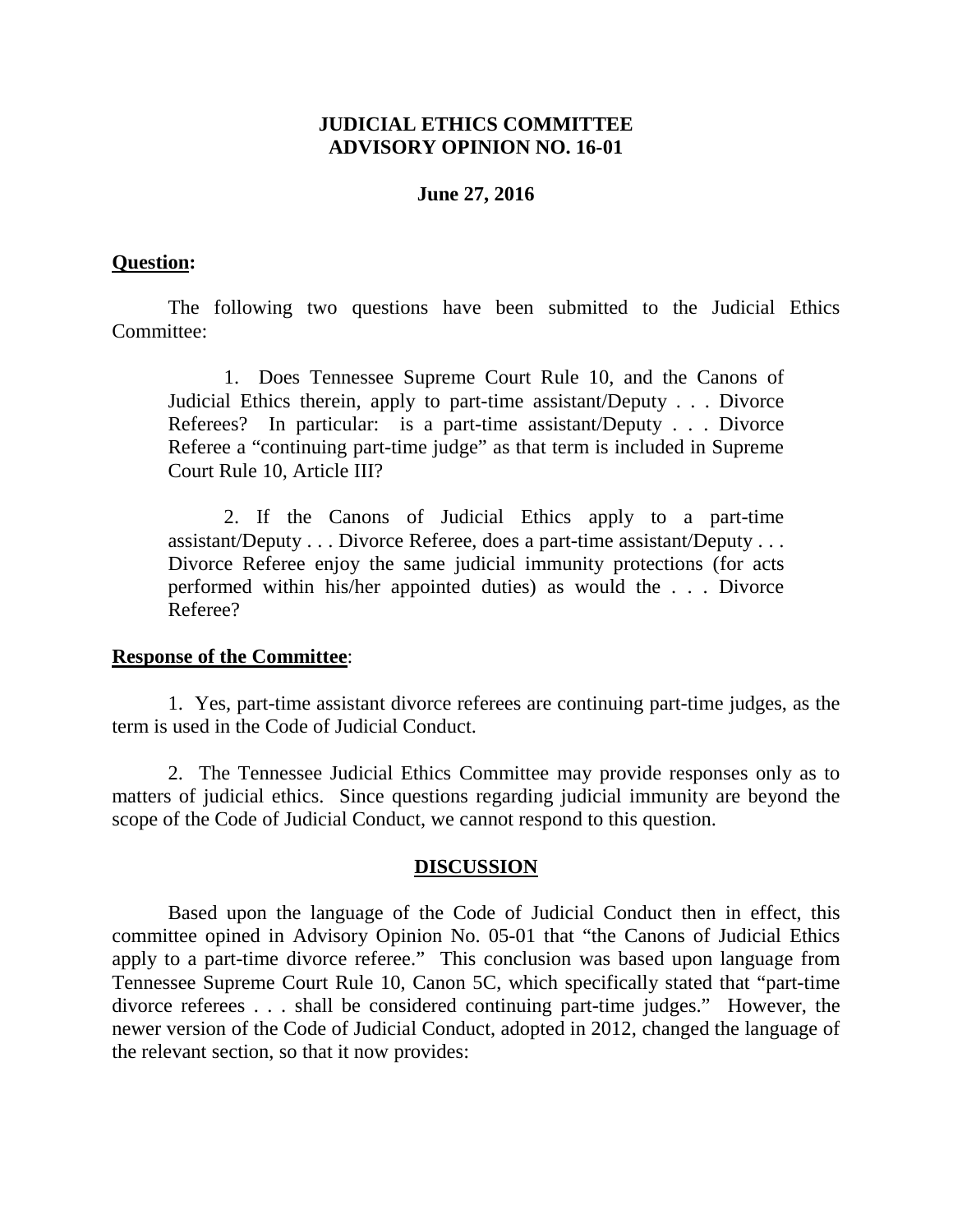#### III. Continuing Part-Time Judge

A judge who serves repeatedly on a part-time basis by election or under a continuing appointment is a "continuing part-time judge." These include, but are not limited to, part-time judges, magistrates, referees, and judicial commissioners in the general sessions, juvenile, municipal and other courts.

In construing the questioned paragraph, we first note that the definition of "continuing part-time judges" is sufficiently broad so that its coverage is not intended to be limited to elected judges. The second sentence of the paragraph, in providing examples of part-time judges, is based upon an adjective followed by a series of nouns, the latter being a list of officials of the Tennessee court system. With a strict application of the "last antecedent rule," the adjective "part-time" would modify only "judges." See In re Estate of Martha M. Tanner, 295 S.W.3d 610, 624 (Tenn. 2009). However, the court in Tanner further explained, "[C]anons of construction, though helpful, should always be tested against the other interpretive tools at a court's disposal." Id. at  $624$  n.13.

As to this matter, we conclude that the last antecedent rule should not be applied. In making this determination, we note first that the 2012 language regarding part-time judges replaced a previous provision which explicitly provided that part-time divorce referees were within the definition of "part-time judges," and there is no indication in the current language or applicable comments that the language was changed in 2012 for any reason other than to avoid repeating the adjective "part-time" before each example of judicial official. Further, we note that in the present version of this provision, it states that legal officials who are part-time judges include, "but are not limited to," the list set out in the provision which includes referees.

For these reasons, we conclude that assistant divorce referees are "continuing parttime judges" as defined by the Code of Judicial Conduct.

FOR THE COMMITTEE:

ALAN E. GLENN, JUDGE

\_\_\_\_\_\_\_\_\_\_\_\_\_\_\_\_\_\_\_\_\_\_\_\_\_\_\_\_\_\_\_\_\_\_\_\_